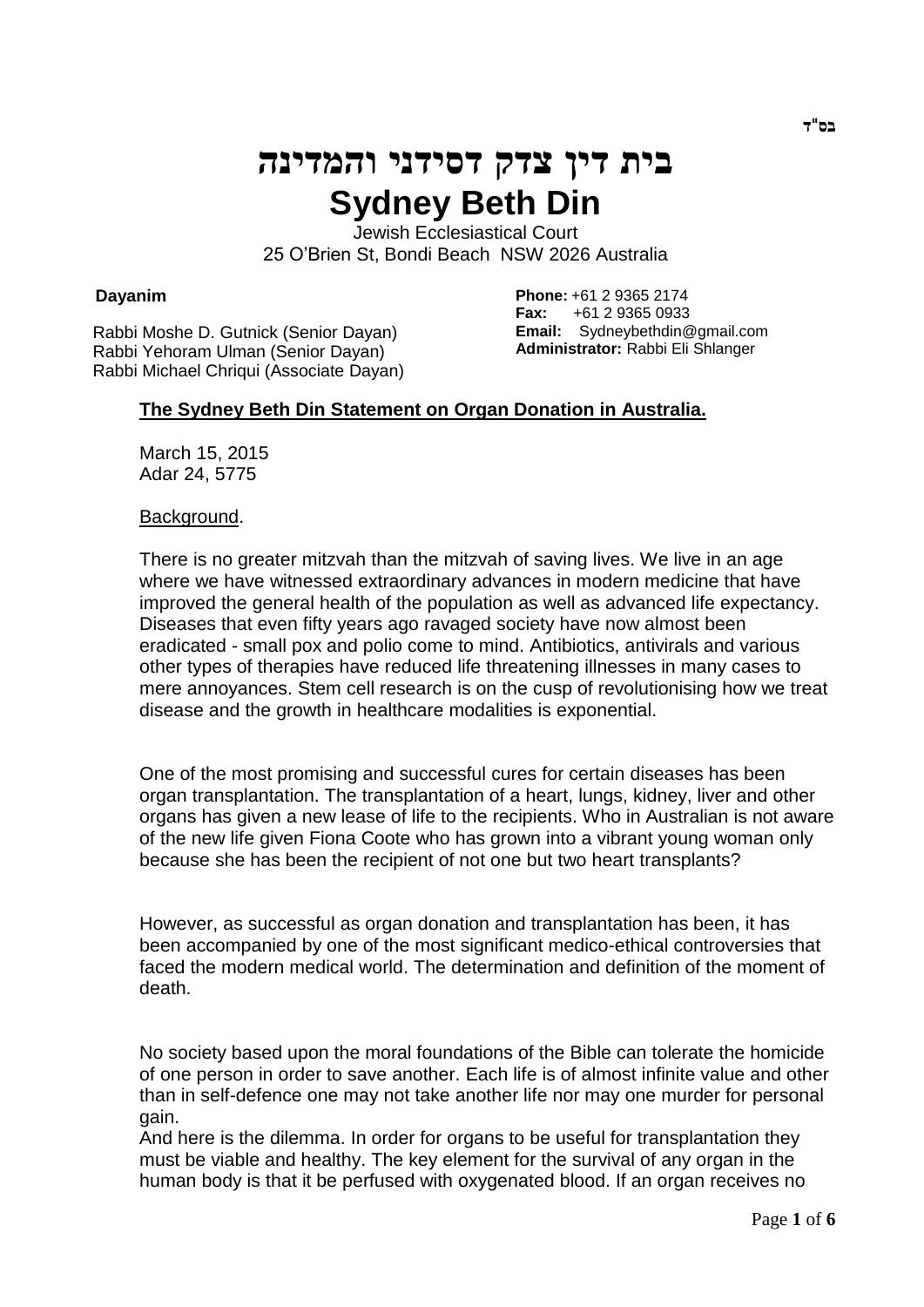oxygen it will die. Traditionally death was said to occur when certain physical events occurred at about the same time; cessation of circulation of blood (evidenced by lack of heartbeat) together with cessation of respiration, quickly stopped the perfusion of blood and therefore oxygenation of the vital organs including the brain which inevitably led to irreversible loss of consciousness and death.

As such removal of organs from a donor was generally fraught with great difficulty because removing them before the patient had died would be homicide, and removing them after the patient had died would require great speed to retrieve a still viable organ. The desired organ would often die at the time the patient died. (Kidney transplants from a live donor of course do not present with these problems). Of course a heart transplant was impossible.

However this all changed with the advent of one of the most significant advances in the treatment of life threatening illness. The respirator. One of the life threatening aspects of the polio epidemics of the past, was the paralysis that it caused including the paralysis of those muscles and reflexes needed for autonomous breathing. The so called "iron lung" was the treatment that kept the patient breathing even though he himself could not. Subsequent changes in technique led to the modern life saving respirator. Patients either deathly ill or suffering catastrophic injury, who are unable to breathe on their own, are placed on a respirator which continues to breathe for them until they are able to breathe for themselves.

This has led to the following situation. In circumstances where normally a patient would cease breathing and subsequently the lack of oxygen would cause the death of the heart and brain, a respirator can artificially continue the breathing - or better said the oxygenation of the blood - even once the brain has died. Furthermore with a heart lung machine the circulation and oxygenation of blood can occur keeping the brain alive - even without a beating heart. So when does death occur? When breathing stops though the heart continues to beat? When the heart or spontaneous respiration stops even though the brain continues to function being perfused artificially? Or is it when the brain stops functioning even though the heart continues to beat and respiration continues artificially with a respirator?

# The *Halachic* Definitions

*Halacha* of course deals with these issues as does Australian law and most interestingly there are significant parallels. In *Halacha* there is a difference of opinion amongst the modern day decisors as to when death occurs, and indeed generally speaking, this difference of opinion actually mirrors two definitions of death recognised by law in Australia.

The first definition of death is the irreversible cessation of circulation of blood in the body of the person. In simple terms this is when the heart irreversibly stops as does respiration. We will call this *cardiac death.*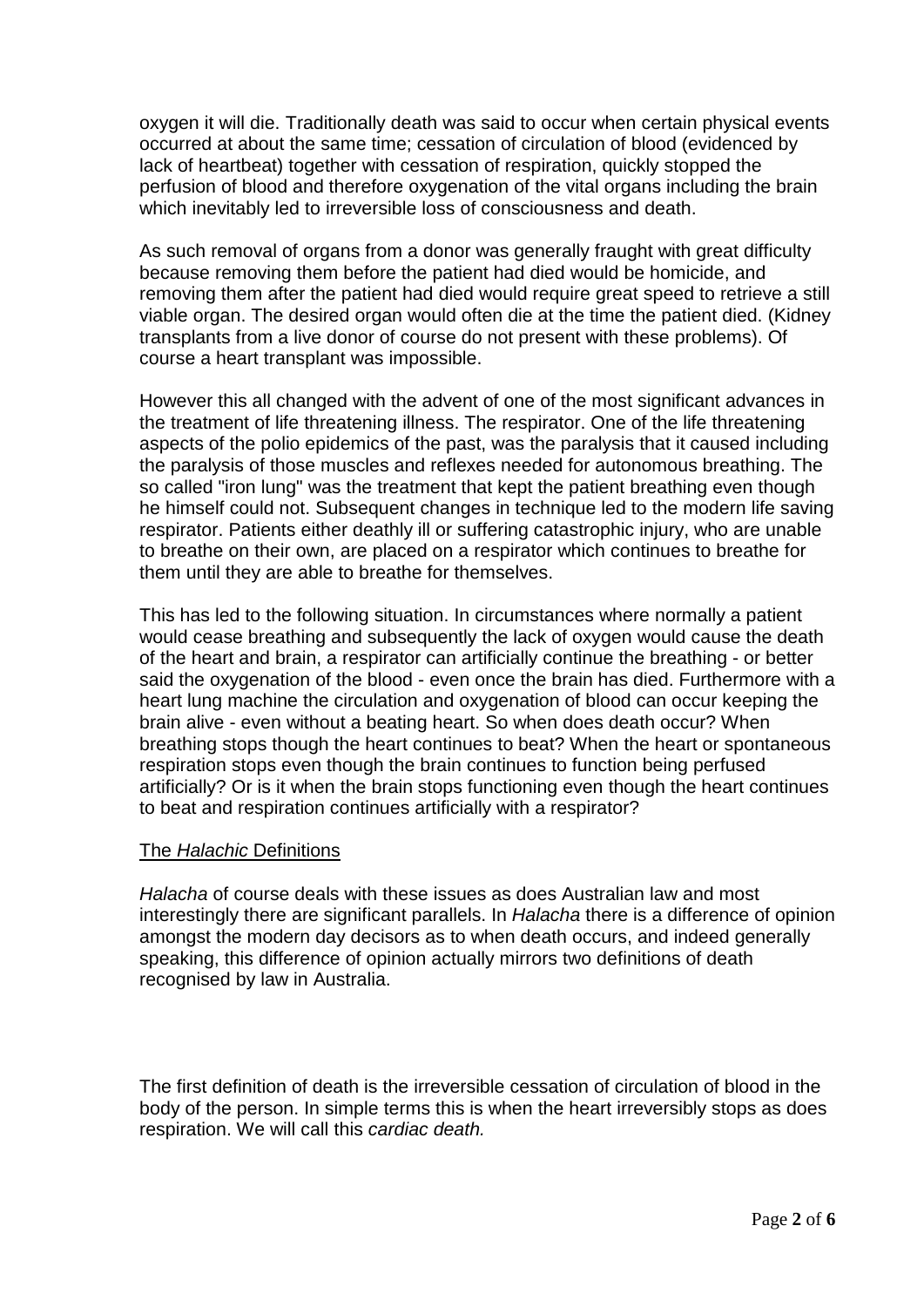The second is the death of the entire brain. (In *halachic* terms this leads to a circumstance where respiration has irreversibly ceased. In contrast to the pumping of the heart, for respiration to take place, the brain stem must be functioning. Without a functioning brain stem the reflexes and muscle control required to cause respiration simply cease to function. The continued beating of the heart however is controlled by an inner pacemaker which is independent of the brain and brain-stem, so that even if the entire brain has died the heart may continue to beat if it gets oxygenated blood. ) This *halachic* school of thought, based on a Talmudic teaching that utilises the verse "…and He (G-d) blew into his (Adam's) nostrils the breath of

life", argues that death is determined by the irreversible cessation of respiration. When the brain stem has died, and how much more so when the entire brain has died, respiration has certainly irreversibly ceased. This we will call *respiratory - brain death*

If we accept only the cardiac definition of death, heart donation from a deceased donor becomes almost impossible and donation of other organs while possible, very difficult. Furthermore, in Australia opting for organ procurement by the cardiac definition of death is *halachically* absolutely prohibited. Although these patients have severe irreversible brain injury or severe cardiac or respiratory failure and are dependent upon cardio-respiratory support to maintain respiration, they do not meet the clinical criteria for brain death. In these situations, before donation after cardiac death can be considered, a separate and independent decision is made to withdraw cardio-respiratory support when in the opinion of the medical staff continuing treatment provides no prospect for recovery. While this is undertaken in Australia under strict medical and ethical guidelines, in Jewish law, the removal of these treatments causing death is considered murder.

It is only if we accept the respiratory-brain definition of death that organ donation can take place in a *halachic*ally acceptable manner in Australia

The *halachic* debate as to whether cardiac death or brain-respiratory death is the appropriate definition of death has not been resolved and is one of the most significant *halachic* debates of our time. Great Rabbis have taken positions on both sides of the argument.

Those who define death with the respiratory- brain definition include Rabbi Moshe Feinstein Zt"l, Rabbi Ovadiah Yosef Zt"l , Rabbi Shlomo Moshe Amar Shlit"a , Rabbi Moshe Shternbuch Shlit"a, Rabbi Mordechai Eliyahu Zt"l and Rabbi Zalmen Nechemiah Goldberg Shlit"a. ( While there is some controversy as to the position of Rabbi Feinstein , the Sydney Beth Din accepts respiratory-brain death as his view based in particular upon the statements of his son Rabbi Dovid Feinstein, who is of the firm view that Rabbi Feinstein accepted the respiratory (-brain) death definition.)

Those who disagree and who require the cardiac death definition include Rabbi Eliezer Yehuda Waldernberg Zt"l, Rabbi Yosef Sholom Elyashiv Zt'l , Rabbi Shmuel Wosner Shlit"a. Rabbi SZ Auerbach Zt"l held the *halachic* view that the definition of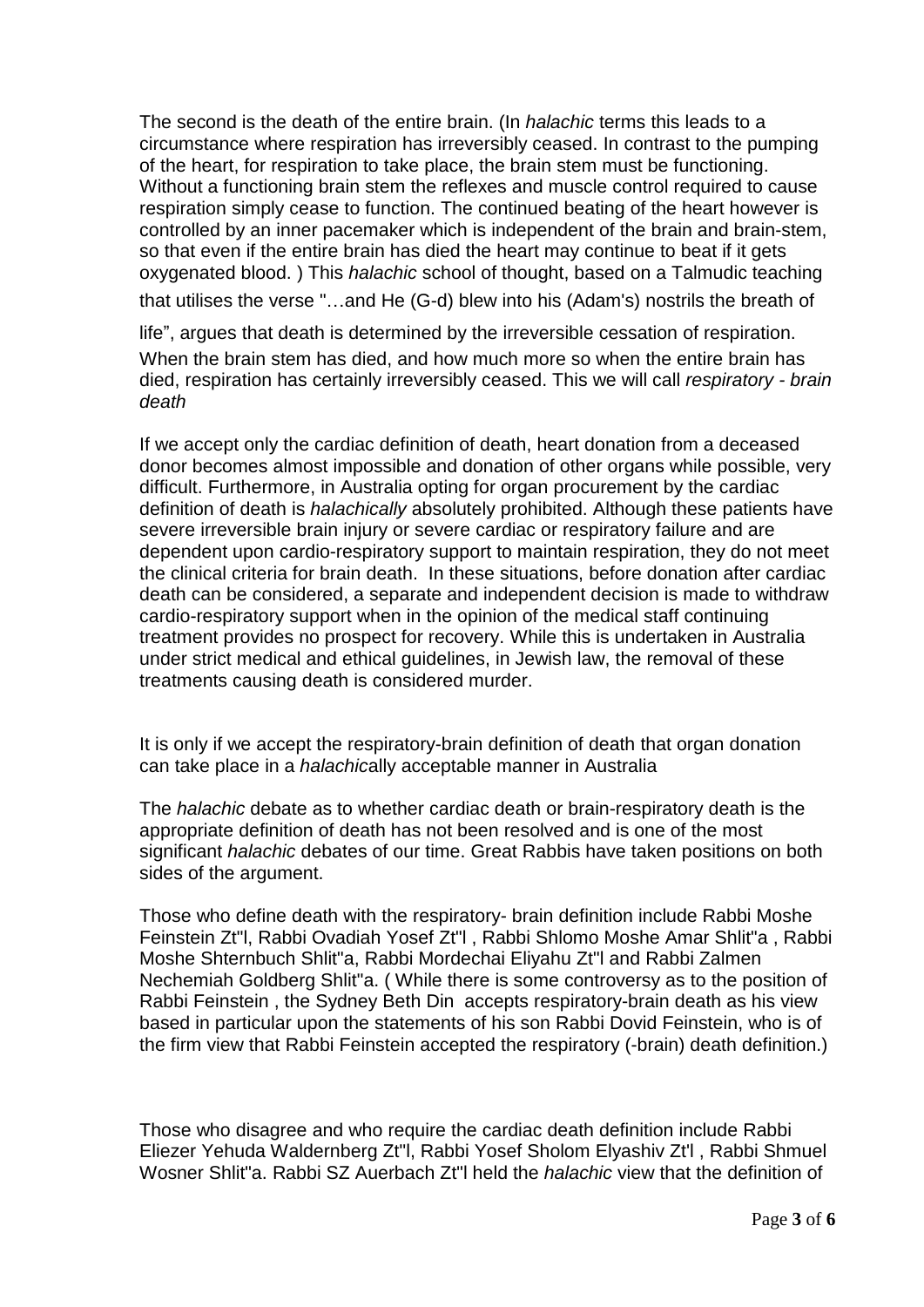death is based upon destruction of the entire brain, not only the brain-stem, which is difficult to ascertain and hence a clinical diagnosis of brain death according to Rabbi SZ Auerbach was *"a safek goses safek met"*.- one about whom it is uncertain if he is considered moribund or actually dead. (It is reported that Rabbi Auerbach would send those desirous of becoming donors to those Rabbis who accepted the respiratory-brain definition of death.)

The Israeli Chief Rabbinate in a unanimous decision made in the year 5747 accepted the respiratory brain definition of death, but in a later decision also specifically recognised the right of those who wish to accept only the cardiac definition of death.

It further ruled that to determine respiratory brain death not only were clinical tests required to confirm death (often termed the Harvard criteria for it was a Harvard University team that first developed clinical tests establishing brain death), but there must also be an instrumental confirmation of death such as a Brainstem Auditory Evoked Response (BAER) to confirm no brainstem electrical activity. It also required a representative of the Rabbinate, appropriately trained, to be present for the determination of death.

# The Federal Organ and Tissue Authority and the Sydney Beth Din

As a result of an initiative by the Federal Government to reach out to all ethnic and religious groups within Australia with a view to encouraging organ donation, the Sydney Beth Din was approached by the Federal Organ and Tissue Authority to give clear *halachic* guidance to the government as well as the Jewish community in all matters related to organ donation. To that end in 2013 the SBD brought to Australia, Rabbi Professor Abraham Steinberg from Israel, a foremost *halachist*, ethicist and medical practitioner who acts as an advisor to the Government of Israel and the Chief Rabbinate. Rabbi Professor Steinberg met with the Organ and Tissue Authority and assisted both the Beth Din and government to achieve that aim.

As a result of those discussions and further research by the Beth Din, the following *Halachic* ruling and guidelines were agreed upon by all parties:

### The Ruling and Guidelines

1. The Sydney Beth Din is not in a position to determine which definition of death is correct. Great *halachic* minds stand firmly on both sides of the debate. However the Beth Din is of the view that an individual, after consultation with his or her personal Rav, is fully entitled to follow whichever of the two views he or she chooses. Each position has strong validity and rabbinic backing. (See in great length "Respiratory

Brain Death "by Rabbi Professor Abraham Steinberg, 2012 ). Furthermore for

those who choose to accept Respiratory- Brain death as the *halachic* definition, and wish to become donors, the SBD, with the full approval and co-operation of the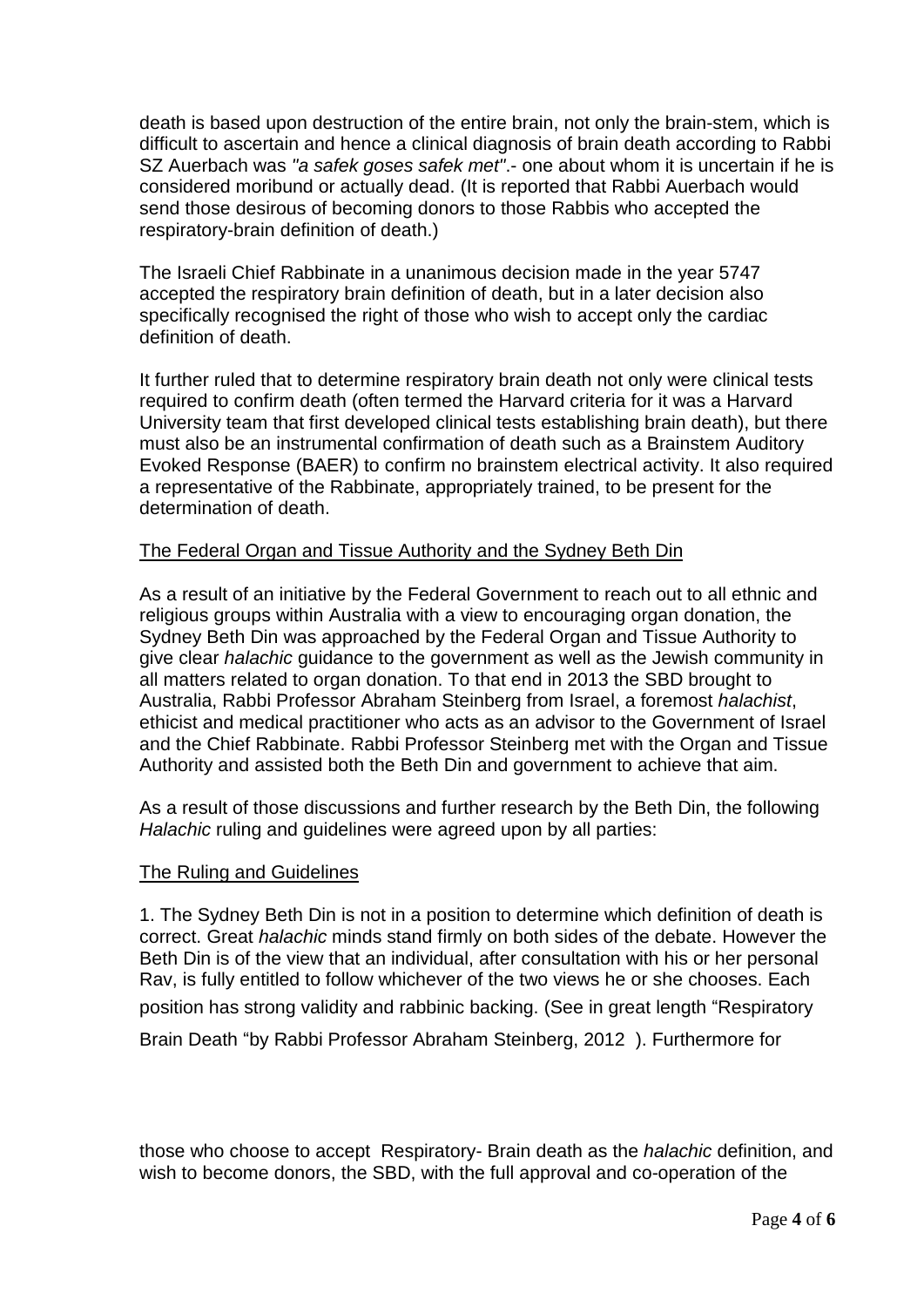Organ and Tissue Authority and the medical staff of the particular hospital, will facilitate the wishes of the donor and ensure that all *halachic* criteria are met.

2. There are clear criteria and procedures endorsed by the Australian and New Zealand Intensive Care Society (ANZICS) whose "statement on death and organ donation" has been recognised by the Federal Government Organ and Tissue Authority as the standard for determination of death for transplant in Australia. These criteria are some of the strictest in the world and indeed require determination not just of death of the brain stem (as is the requirement in some other jurisdictions) but require determination of death of the entire brain.

3. The ANZICS criteria involve various clinical tests to be performed in strictly defined circumstances by two doctors, none of which may be on the transplant team. These tests are performed to test the level of consciousness known as the Glasgow Coma Scale and all reflexes controlled by the brainstem. A negative response to these various stimuli indicate death of the whole brain. These include for example testing spontaneous respiration, dilation of pupils and the gag reflex.( As mentioned these tests are often known as the Harvard criteria). In situations where these clinical tests may not be conclusive, ANZICS recommends a further diagnostic imaging test be performed where a scan is taken of the brain that conclusively shows that blood flow to the entire brain has ceased meaning the brain has died. ANZICS considers "Four vessel intra-arterial catheter angiography" as the gold standard test for the absence of perfusion to the brain and recommends both angiography and radionuclide imaging as the preferred imaging techniques for assessing blood flow to the brain.

4. As stated above, when developing legislation in Israel, the Chief Rabbinate of Israel together with leading doctors and Rabbis, provided for organ donation and transplantation using respiratory brain death criteria similar to those endorsed by ANZICS. However the Israeli legislation and the Rabbinic rulings required an additional objective instrumental measure to be taken in each and every case, not just when the previous tests were inconclusive. Furthermore the ruling of 5747 required a rabbinic "witness" to be present at the final determination of death.

5. As a result of the above mentioned discussions, and in line with the criteria mentioned in paragraph four above, the Organ and Tissue Authority has agreed to allow all the *Halachic* requirements of the Chief Rabbinate of Israel to be met in order to facilitate organ donation in an *halachic*ally acceptable manner for Jewish donors in Australia. They have agreed that in the case of a Jewish donor who requests that organ donation be done in a *halachic*ally acceptable manner, all tests including diagnostic imaging tests such as intra-arterial catheter angiography will take place to determine respiratory-brain death, and only where this is possible will *halachic*ally sanctioned organ donation proceed. They have agreed to the appointment of specially trained and certified Beth Din observers to independently

witness the testing process for determination of brain death. Two members of the Beth Din have already been so certified.